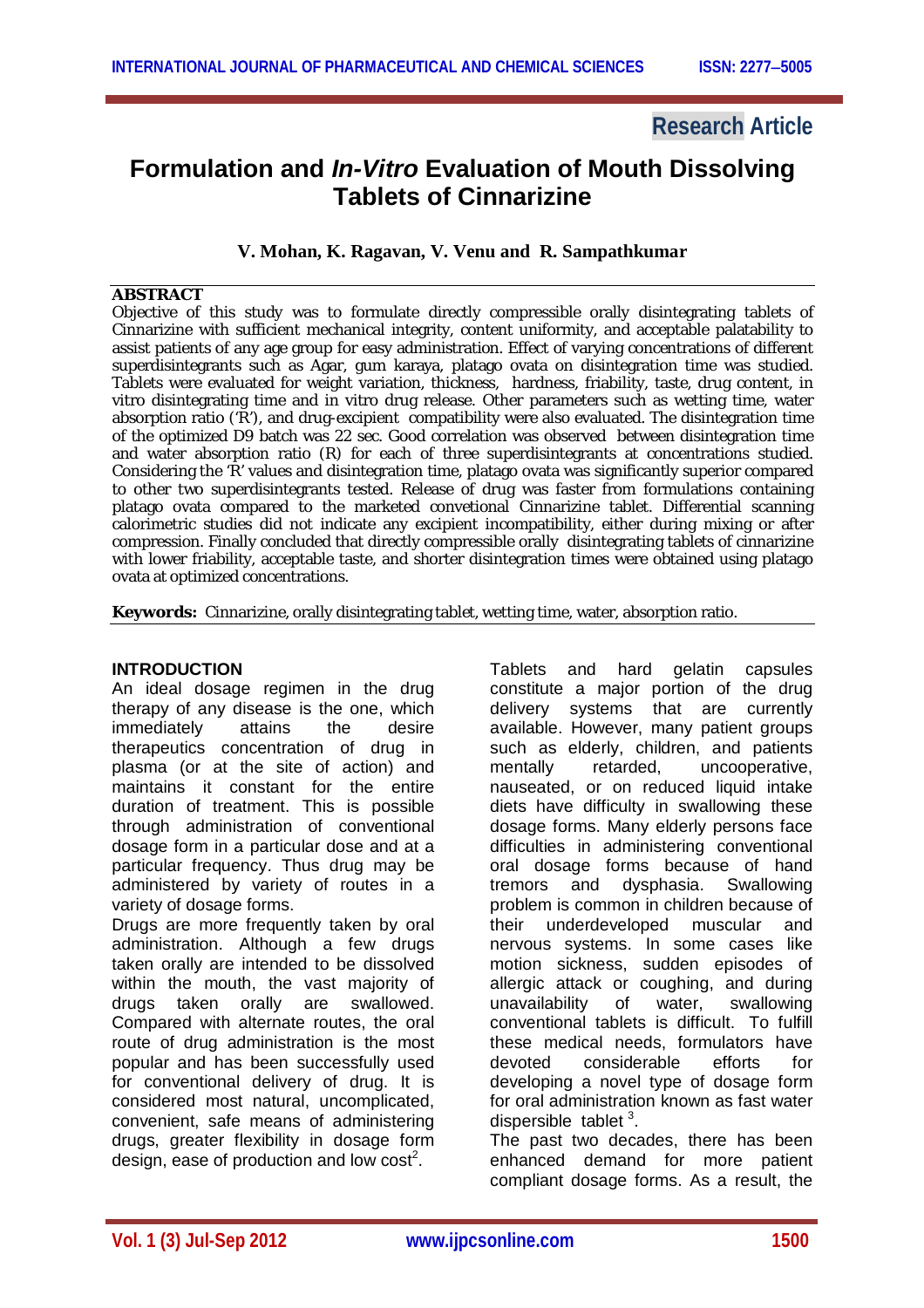demand for the technologies has been increased 3 fold annually. Since the development cost of a new chemical entity is very high, the pharmaceutical companies are focusing on the development of new drug delivery systems for existing drug with an improved efficacy and bioavailability together with reduced dosing frequency to minimize the side effects.

Oral route of drug administration have wide acceptance up to 50-60% of total dosage forms. Solid dosage forms are popular because of ease of administration, accurate dosage, self medication, pain avoidance and most importantly patient compliance. The most popular solid dosage forms are being tablets and capsules one important draw back of these dosage forms is the difficulty to swallow.

Tablet is the most popular among all dosage forms existing today because of its convenience of self administration, compactness and easy manufacturing; however hand tremors, dysphasia in case of geriatric patients, the underdeveloped muscular and nervous systems in young individuals and in case of uncooperative patients, the problem of swallowing is common phenomenon which leads to poor patient compliancel.

Dysphagia or difficulty in swallowing is seen to afflict nearly 35% of general population. This disorder is also associated with number of medical conditions including Stroke, Parkinson's disease, AIDS, head and neck radiation therapy and other neurological disorders including cerebral palsy. Many elderly persons will have difficulties in taking conventional dosage forms (Solutions, Suspensions, Tablets, Capsules) because of hand tremors, and dysphagia  $^3$ .

Swallowing problems are also common in young individuals because of their under developed muscular and nervous systems. Other groups who may experience problems in swallowing solid dosage forms, mentally ill, the developmentally disabled, un co-operated patient and reduce liquid intake plans or nausea. In some cases such as motion

sickness sudden episodes of allergic attack or coughing and unavailability of water, swallowing tablet may become difficult and consequently do not take medications as prescribed which results in high incidence of noncompliance and ineffective therapy.

To fulfill these medical needs pharmaceutical technologists have devoted considerable effort to develop a novel type of dosage form for oral administration, the Fast water dispersible tablet , tablet that disintegrates and dissolves rapidly in saliva without need of drinking water. The orodispersible tablet usually dissolves in the oral cavity in about 10 seconds to 3 minutes. Faster the drug goes into solution, the quicker absorption and onset of clinical effect. Some of the drugs are absorbed from the mouth, pharynx and esophagus as the saliva passes down in to the stomach, in such cases bioavailability of the drug of significantly greater than those observed from conventional tablet dosage form. The development of orodispersible also provides line extension in market place, product identity, promotion in the sales in market place. These tablets are not only indicated for the people who have swallowing difficulties, but also ideal for active people 3,4.

The orally disintegrating tablets are also called as orodispersible tablets, quick disintegrating tablets, fast disintegrating tablets, porous tablets, rapimelts. However of all the above terms, United States Pharmacopoeia (USP) approved these dosage forms as ODTs. Recently, European Pharmacopoeia has used the term "orodispersible tablet" for tablets that disperse readily and within three minutes before swallowing.

United States Food and Drug Administration (FDA) defined ODT as "A solid dosage form containing medicinal substances or active ingredient which disintegrates rapidly usually within a matter of seconds when placed upon the tongue". The disintegration time for ODTs generally ranges from several seconds to about a minute<sup>5</sup>.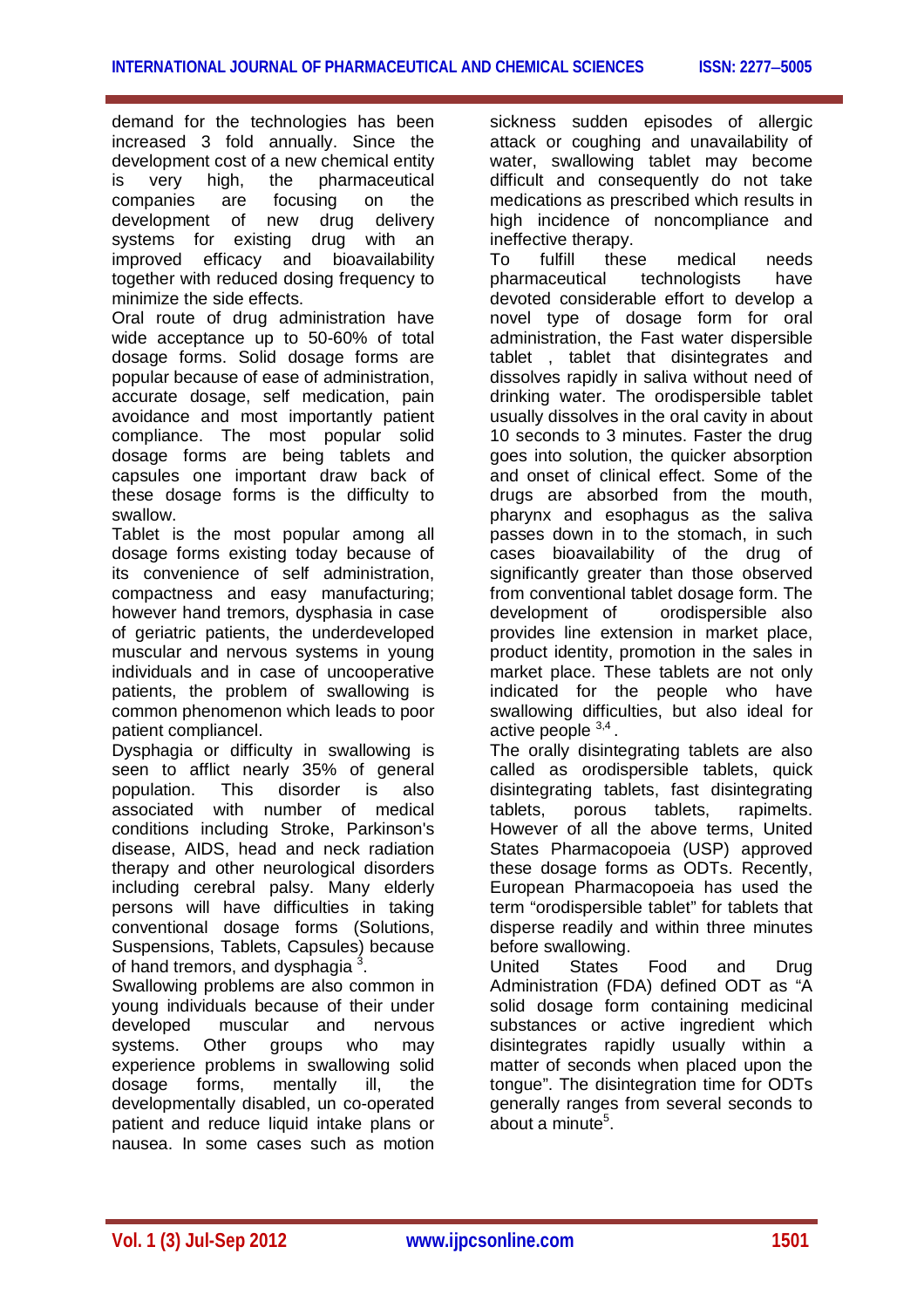| <b>S. NO.</b>  | <b>MATERIALS</b>        | <b>SOURCE</b>                                 |
|----------------|-------------------------|-----------------------------------------------|
|                | Cinnarizine             | GlaxoSmithKline Pharmaceuticals Ltd., Nashik, |
|                |                         | Maharashtra                                   |
| $\overline{2}$ | Agar                    | Gifted by Signet Chemical Corp.               |
| 3              | Gum karya               | Gifted by Signet Chemical Corp.               |
|                | Plantago ovata          | Gifted by Signet Chemical Corp.               |
| 5              | PVP K30                 | Sd Fine Chem Limited, Mumbai                  |
| 6              | <b>MCC</b>              | Gifted by Signet Chemical Corp.               |
|                | Mannitol                | Strides Arco Labs, Bangalore                  |
| 8              | Magnesium Stearate      | Nice Chemicals Laboratory                     |
| 9              | <b>Purified Talc</b>    | Sd Fine Chem Limited, Mumbai                  |
| 10             | Aspartame               | Medrich Pharmaceuticals, Bangalore            |
| 11             | Phosphate buffer pH 6.4 | Nice Chemicals Laboratory                     |

| S.No. | <b>EQUIPMENT</b>          | <b>MODEL/SOURCE</b>                    |
|-------|---------------------------|----------------------------------------|
| 1     | UV-spectrophotometer      | 1700 Pharmascope, Shimadzu             |
| 2     | Digital Balance           | BL-220H, Shimadzu                      |
| 3     | Digital pH meter          | Systronic Electronics, Mumbai          |
| 4     | Dissolution apparatus     | TDT-06 N, Electrolab, Mumbai           |
| 5     | IR spectroscopy           | 1615 series, Perkin-Elmer              |
| 6     | Hot air oven              | Tempo Instruments & Equipments, Mumbai |
| 7     | Hardness tester           | Monsanto Hardness Tester               |
| 8     | Friability test apparatus | Riche Rich Pharma, Mumbai              |
| 9     | Tablet punching machine   | Clit, Ahmedabad                        |
| 10    | Stability chamber         | Osworld JRIC-11, Mumbai                |

**Table 2: Equipment used**

## **Preparation of Solid Dispersion<sup>60</sup> Preparation of solid dispersions of cinnarizine**

Solid dispersions of Cinnarizine were prepared by solvent evaporation method. Drug was weighed and taken in a china dish, dissolved in methanol and then carrier was added (PVP k30 in ratio of 1:3). The solvent was evaporated at room temperature and dried in hot air oven at  $50^{\circ}$  C for 4 hours. The resultant mass was passed through sieve no. 60 and stored in dessicator.

## **Physical mixture**

Physical mixture (PMs) having the same weight ratio were prepared by thoroughly mixing appropriate amounts of Cinnarizine and pvp k30 in a morter until a homogenous mixture was obtained . the result were sieved through a 60# sieve and denoted as PM.

## **6.2.4 Characterization of solid dispersions of Cinnarizine with PVP K30**

## **Drug content**

An accurately weighed quantity of solid dispersion equivalent to 25mg Cinnarizine was taken into 100 ml of volumetric flask. Dissolved in phosphate buffer pH 6.4 and the volume were made up with the same. An aliquot of the filtrate was diluted and analyzed spectrophotometrically (UV-1700, Shimadzu Corporation, Japan ) at 253 nm.

## **Phase solubility studies**

Phase solubility studies were carried out by adding excess of drug (20 mg ) in screw-capped vials containing 20ml of aqueous solution of different pvp k30 concentration. Then suspensions were continuously stirred on electromagnetic stirrer at 250 and 37o and 300 rpm for three days (this duration was previously tested to be sufficient to reach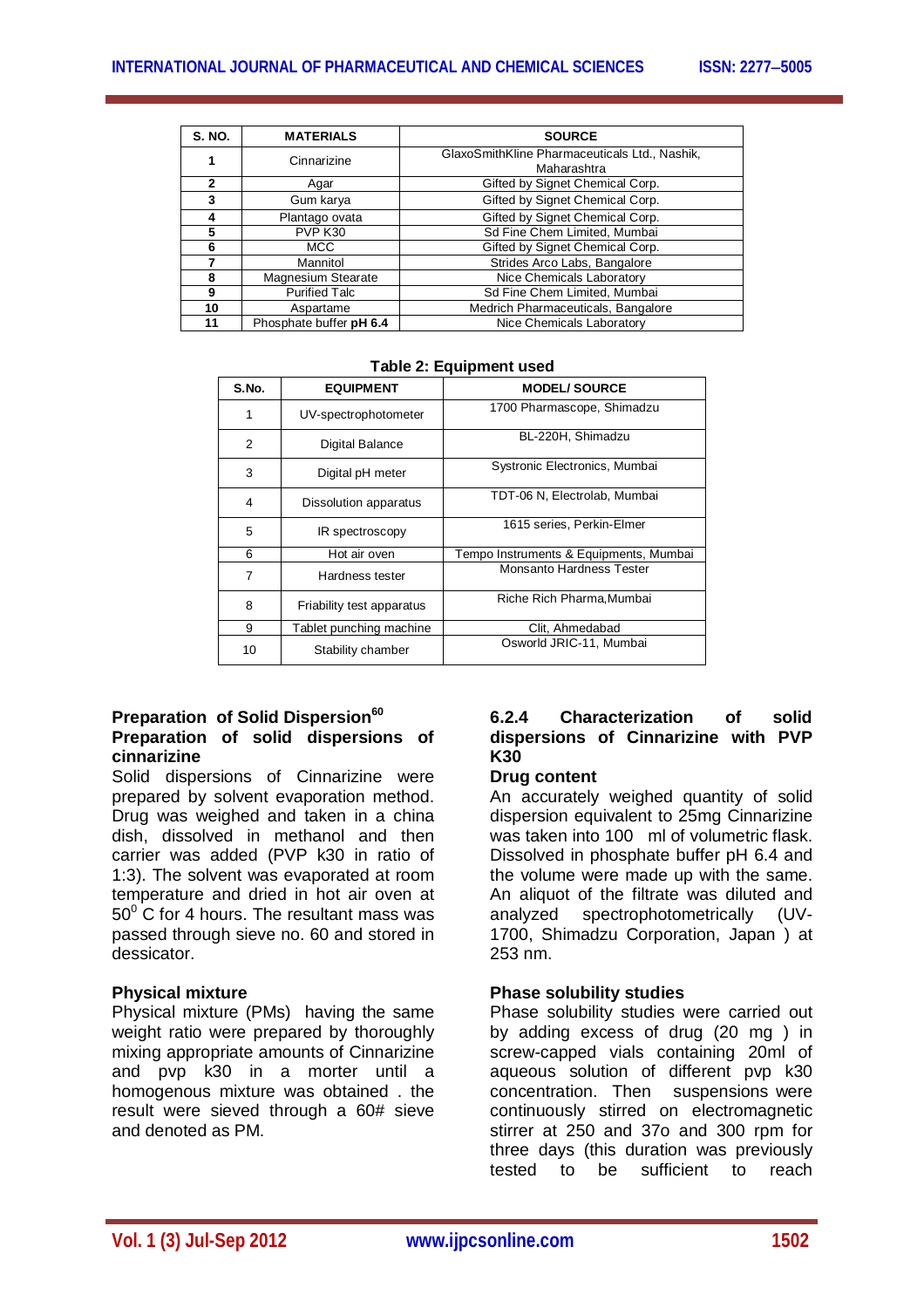equilibrium). The suspensions were filtered through 0.22µm membrane filter. The filtrate were suitably diluted and analyzed, spectrophotometrically, for the dissolved at 253nm.

## **Dissolution study**

*In vitro* dissolution studies of CINNARIZINE in powder form, SDs, and PMs were performed by using the USP XXIII type-II dissolution apparatus (Electrolab TDT-06N) employing a paddle stirrer at 50 rpm. 900 ml of pH 6.4 phosphate buffer was used as dissolution medium. The temperature of dissolution medium was maintained at  $37 \pm 0.5^{\circ}$  C throughout the experiment. Samples of dissolution medium (5ml) were withdrawn for 20 min by means of syringe fitted with pre-filter at known intervals of time and analyzed for drug release by measuring the absorbance at 253 nm. The volume withdrawn at each time interval was replaced with fresh quantity of dissolution medium. Cumulative percent released was calculated and plotted against time.

## **6.2.5 Preparation of tablets containing solid dispersions of cinnarizine**

Different Cinnarizine mouth dissolving tablets were prepared according to the

proportion given in table. The raw materials were passed through a screen (40 mesh) prior to mixing. powdered 1:3 ratio solid dispersion, containing amount equivalent to 25 mg Cinnarizine, was mixed with the other excipients and compressed on a rotator tablet punching machine equipped with flatfaced 10-mm punches. The tablet weight was adjusted to ~250 mg

## **Direct compression method<sup>23</sup>**

Fast dissolving tablets of Cinnarizine were prepared by **Direct Compression** method according to the formulae given in the Tables.<br>All the

ingredients were powdered separately and passed through # 60 mesh sieve separately. The solid dispersion and directly compressible excipient were mixed by adding small portion of each at a time and blending it to get a uniform mixture and kept aside. Then the other ingredients were mixed in geometrical order, in an inflated polyethylene pouch magnesium stearate and talc were added last and the tablets were compressed using 8 mm flat round punches to get tablets of 250 mg weight.

| INGREDIENTS(mg)                              | D <sub>1</sub> | D <sub>2</sub> | D <sub>3</sub> | D4  | D <sub>5</sub> | D6  | D7  | D8  | D <sub>9</sub> |
|----------------------------------------------|----------------|----------------|----------------|-----|----------------|-----|-----|-----|----------------|
| CINNARAZINE solid dispersion PVP<br>K30(1:3) | 100            | 100            | 100            | 100 | 100            | 100 | 100 | 100 | 100            |
| <b>AGAR</b>                                  | 10             | 15             | 20             |     |                |     |     |     |                |
| <b>GUM KARAYA</b>                            |                |                |                | 10  | 15             | 20  | -   |     |                |
| PLANTAGO OVATA                               |                |                |                |     |                |     | 10  | 15  | 20             |
| <b>MCC</b>                                   | 50             | 50             | 50             | 50  | 50             | 50  | 50  | 50  | 50             |
| ASPARTAME                                    | 5              | 5              | 5              | 5   | 5              | 5   | 5   | 5   | 5              |
| <b>MAGNESIUM STEARATE</b>                    | 2              | 2              | っ              | 2   | 2              | 2   | 2   | 2   | $\overline{2}$ |
| TALC                                         | 3              | 3              | 3              | 3   | 3              | 3   | 3   | 3   | 3              |
| <b>MANNITOL</b>                              | 80             | 75             | 70             | 80  | 75             | 70  | 80  | 75  | 70             |
| TOTAL                                        | 250            | 250            | 250            | 250 | 250            | 250 | 250 | 250 | 250            |

**Table 3: Composition of Cinnarizine tablets prepared by direct compression method**

The quantity of solid dispersions was taken after calculating the dose based on drug content of Cinnarizine**.**

## **Evaluation of Post Compression Parameters of Cinnarizine Tablets Weight variation**

Twenty tablets were selected at random and average weight was determined. Then individual tablets were weighed and

the individual weight was compared with an average weight.

## **Hardness and Friability**

Friability of the tablets was checked by using Roche Friabilator. The device subjects a number of tablets to the combined effect of abrasions and shock by utilizing a plastic chamber that revolves at 25 rpm dropping the tablets from a height of 6 inches with each revolution.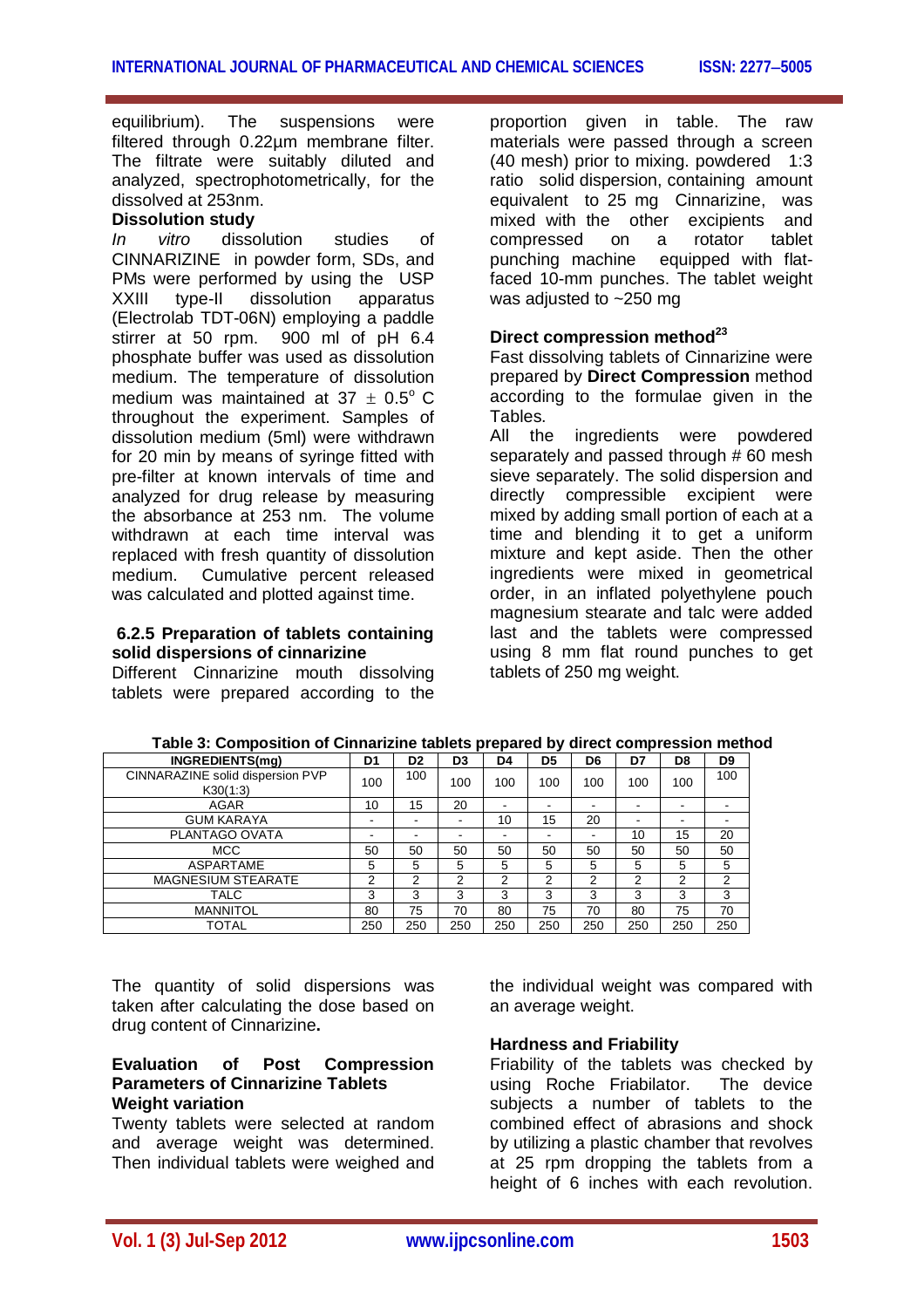Pre-weighed sample tablets were placed in the friabilator, which was then operated for 100 revolutions. Tablets were dusted and reweighed.

## **Content uniformity test**

Ten tablets were weighed and powdered, a quantity of powder equivalent to 10 mg of CINNARIZINE was transferred to a 25 ml volumetric flask and 15 ml water is added. The drug is extracted in water by vigorously shaking the stoppered flask for 15 minutes. Then the volume is adjusted to the mark with distilled water and the liquid is filtered. The CINNARIZINE content was determined by measuring the absorbance at 220.2 nm after appropriate dilution. The drug content was calculated using the standard calibration curve. The mean percent drug content was calculated as an average of three determinations.

## **Disintegration test**

Tablets were taken and introduced in each tube of disintegration apparatus, and the tablet rack of the disintegration apparatus was positioned into a 1-liter beaker containing 900 ml of distilled water and the time of disintegration was recorded. To discriminate between the formulations disintegration was done at room temperature and disk was not used for the study.

## *In vitro* **dispersion time**

Tablet was added to 10 ml of pH 6.4 phosphate buffer solution at  $37 \pm 0.5^{\circ}$  C. Time required for complete dispersion of a tablet was measured.

## **Wetting time and Water absorption ratio**

A piece of tissue paper folded twice was placed in a small petridish (internal diameter 5 cm) containing 6 ml of water. A tablet was put on the paper and the time required for complete wetting was measured, the wetted tablet was then weighed.



## **Fig. 2: Schematic representation of wetting time /water absorption determination**

Water

using following equation

$$
R = 100 \times \left(\frac{W_b - W_a}{W_a}\right)
$$

Where,  $W_a$  is weight of tablet before water absorption and  $W_b$  is weight of tablet after water absorption

## **Dissolution study**

*In vitro* dissolution of CINNARIZINE mouth dissolving tablets was studied in USP XXIII type-II dissolution apparatus (Electrolab TDT-06N) employing a paddle stirrer at 50 rpm. 900 ml of pH 6.4 phosphate buffer was used as dissolution medium. The temperature of dissolution medium was maintained at  $37 + 0.5^{\circ}$  C throughout the experiment. One tablet was used in each test. Samples of dissolution medium (5ml) were withdrawn by means of syringe fitted with pre-filter at known intervals of time and analyzed for drug release by measuring the absorbance at 253 nm. The volume withdrawn at each time interval was replaced with fresh quantity of dissolution medium. Cumulative percent CINNARIZINE released was calculated and plotted against time.

## **Stability testing**

Accelerated stability studies on promising CINNARIZINE formulations D1 and D9 were carried out by storing 15 tablets in amber colored rubber stopped vials at elevated temperature of  $40 \pm 2^{\circ}$  C/75 $\pm$ 5% RH (Stability chamber, Osworld) over a period of 90 days (3 months). At intervals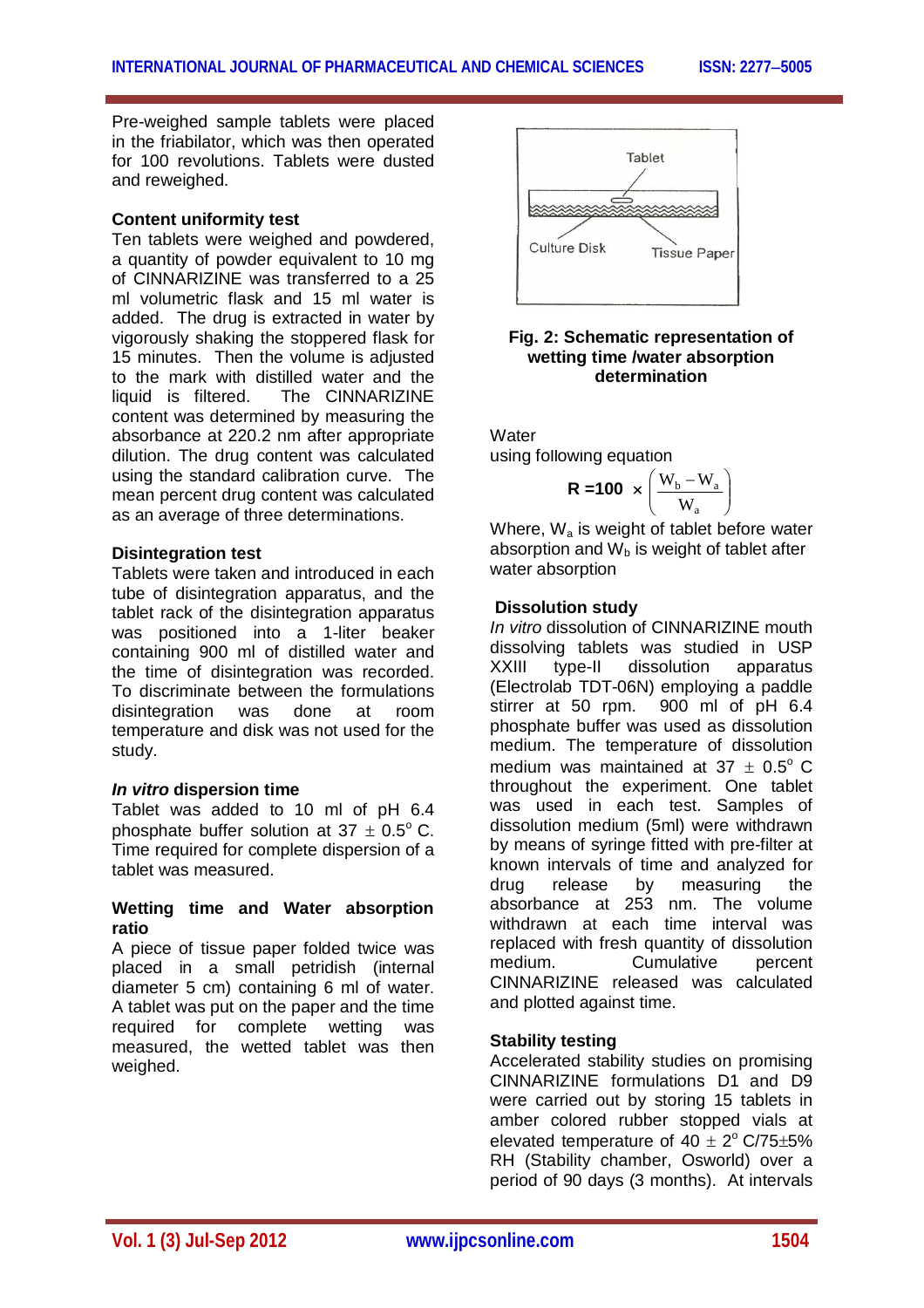of one month, the tablets were visually examined for any physical changes, changes in drug content and *in vitro* dispersion time.

**RESULTS AND DISCUSSION** CHARACTERIZATION OF SOLID DISPERSION OF CINNARIZINE i) Drug content

| Solid dispersion<br>(drug to pvp mass ratio) | Drug<br>content (%) | <b>Physical mixture</b><br>(deug to pvp mass<br>ratio) | Drug content (%) |
|----------------------------------------------|---------------------|--------------------------------------------------------|------------------|
| SD 1:1                                       | 96.61               | PM 1:1                                                 | 95.45            |
| SD 1:2                                       | 97.98               | PM 1:2                                                 | 96.34            |
| SD 1:3                                       | 99.32               | PM 1:3                                                 | 98.42            |

## **Drug content in physical mixture and solid dispersions.**

ii) Dissolution studies of solid dispersions and physical mixtures

The percentage release of cinnarizine at various time intervals from the physical mixture and solid dispersions made by using various concentrations of PVP K30. It is evident that dissolution of pure drug is

very low, about 30.56% of drug being dissolved in 20 min. In the 20 min SD containing 1:3 of drug and PVP K30 showed better drug release 99.45% than other ratios of SD's.

## **Table 7.3: In vitro dissolution profile of cinnarizine, physical mixture and solid dispersions of cinnarizine in pH 6.4 phosphate buffer**

| S.No | <b>Formulation</b> | Cumulative % drug<br>release after 20 min. |
|------|--------------------|--------------------------------------------|
|      | <b>DRUG</b>        | $30.56 \pm 2.45 \%$                        |
| 2    | PM 1:1             | $43.45 \pm 2.05 \%$                        |
| 3    | PM 1:2             | $47.23 \pm 1.67$ %                         |
|      | PM 1:3             | $54.73 \pm 3.41$ %                         |
| 5    | SD 1:1             | $90.74 \pm 1.34$ %                         |
| 6    | SD 1:2             | $96.54 \pm 1.40 \%$                        |
|      | SD 1:3             | $99.45 \pm 1.60$ %                         |

## iii) Comparison Study of Solid dispersion

## **Comparision of solid dispersions**

| Time (minits) | Ratio(I:1) | Ratio (I:2) | Ratio (I:3) |
|---------------|------------|-------------|-------------|
|               |            |             |             |
| 2             | 25.73      | 37.5        | 52.6        |
|               | 39.64      | 44.24       | 56.39       |
| 6             | 46.75      | 52.83       | 63.12       |
| 8             | 53.14      | 58.88       | 68.56       |
| 10            | 61.59      | 62.61       | 73.4        |
| 12            | 67.33      | 68.83       | 76.81       |
| 14            | 74.97      | 71.77       | 80.25       |
| 16            | 80.07      | 81.64       | 86.16       |
| 18            | 83.80      | 90.13       | 97.55       |
| 20            | 90.74      | 96.54       | 99.47       |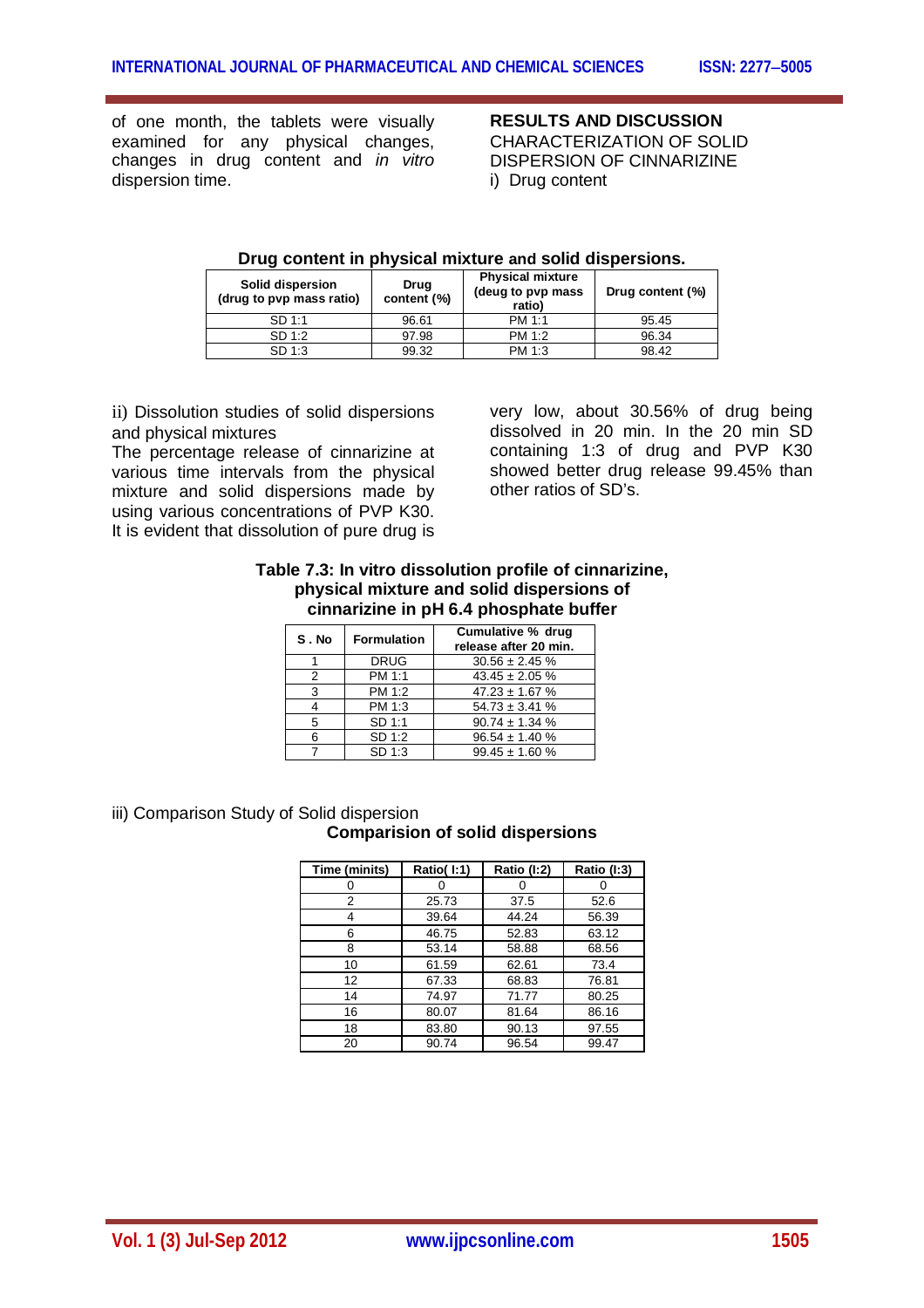

#### PRE-COMPRESSION PARAMETERS OF CINNARIZINE TABLETS **Pre compression parameters of Cinnarizine tablets**

| <b>Formulation</b><br>code | <b>Bulk Density</b><br>(g/cc) | <b>Tapped density</b><br>(g/cc) | Angle of<br>repose (degree) | Carr's index<br>(%) | Hausner's<br>ratio |
|----------------------------|-------------------------------|---------------------------------|-----------------------------|---------------------|--------------------|
| D <sub>1</sub>             | 0.49                          | 0.57                            | 26.40                       | 14.04               | 1.16               |
| D <sub>2</sub>             | 0.48                          | 0.55                            | 26.06                       | 12.72               | 1.14               |
| D <sub>3</sub>             | 0.46                          | 0.53                            | 23.38                       | 13.20               | 1.15               |
| D <sub>4</sub>             | 0.43                          | 0.49                            | 24.72                       | 12.24               | 1.14               |
| D <sub>5</sub>             | 0.41                          | 0.47                            | 24.94                       | 12.76               | 1.16               |
| D <sub>6</sub>             | 0.39                          | 0.44                            | 25.48                       | 11.36               | 1.12               |
| D7                         | 0.47                          | 0.64                            | 26.21                       | 14.06               | 1.16               |
| D <sub>8</sub>             | 0.51                          | 0.61                            | 25.74                       | 13.11               | 1.15               |
| D <sub>9</sub>             | 0.46                          | 0.56                            | 23.02                       | 13.79               | 1.14               |

\*Readings are average of 3 determinations

D1 to D9 indicates formulation containing both solid dispersion and super disintegrants

## **EVALUATION OF CINNARIZINE MOUTH DISSOLVING TABLETS Post compression parameters**

| S No | <b>Formulation</b><br>Code | Hardness*<br>(kg/cm <sup>2</sup> )<br>$±$ SD | Friability<br>(%) | In vitro<br>dispersion time<br>(s)* ± SD | Percent drug<br>content*<br>$±$ SD | <b>Weight variation</b> |
|------|----------------------------|----------------------------------------------|-------------------|------------------------------------------|------------------------------------|-------------------------|
|      | D <sub>1</sub>             | $3.03 + 0.05$                                | 0.32              | 32.96±1.46                               | $81.35 \pm 0.63$                   | 247.87 $\pm$ 0.56       |
| 2    | D <sub>2</sub>             | $2.83 \pm 0.05$                              | 0.37              | 33.70±1.45                               | $83.02 \pm 2.01$                   | 247.70±0.08             |
| 3    | D <sub>3</sub>             | $2.83 \pm 0.05$                              | 0.38              | $32.88 \pm 0.63$                         | $80.45 \pm 1.11$                   | 248.87±0.76             |
| 4    | D <sub>4</sub>             | $2.7 \pm 0.10$                               | 0.33              | $32.16 \pm 0.92$                         | 89.94±0.20                         | 248.87±0.39             |
| 5    | D <sub>5</sub>             | $2.46 \pm 0.05$                              | 0.36              | $30.08 \pm 0.75$                         | 87.84±0.96                         | 247.17±0.57             |
| 6    | D <sub>6</sub>             | $2.33 \pm 0.05$                              | 0.31              | 28.11±0.66                               | $90.41 \pm 0.80$                   | 247.49±0.11             |
| 7    | D7                         | $2.34 \pm 0.05$                              | 0.33              | 24.56±0.31                               | $93.41 \pm 0.80$                   | 248.87±0.32             |
| 8    | D8                         | $2.37 \pm 0.05$                              | 0.37              | 24.12±0.91                               | $95.41 \pm 0.80$                   | 248.71±0.61             |
| 9    | D <sub>9</sub>             | $2.63 \pm 0.05$                              | 0.32              | 22.08±0.52                               | $98.41 \pm 0.80$                   | 248.87±0.53             |

(± SD SD = standard deviation) ii) Wetting time and water absorption time.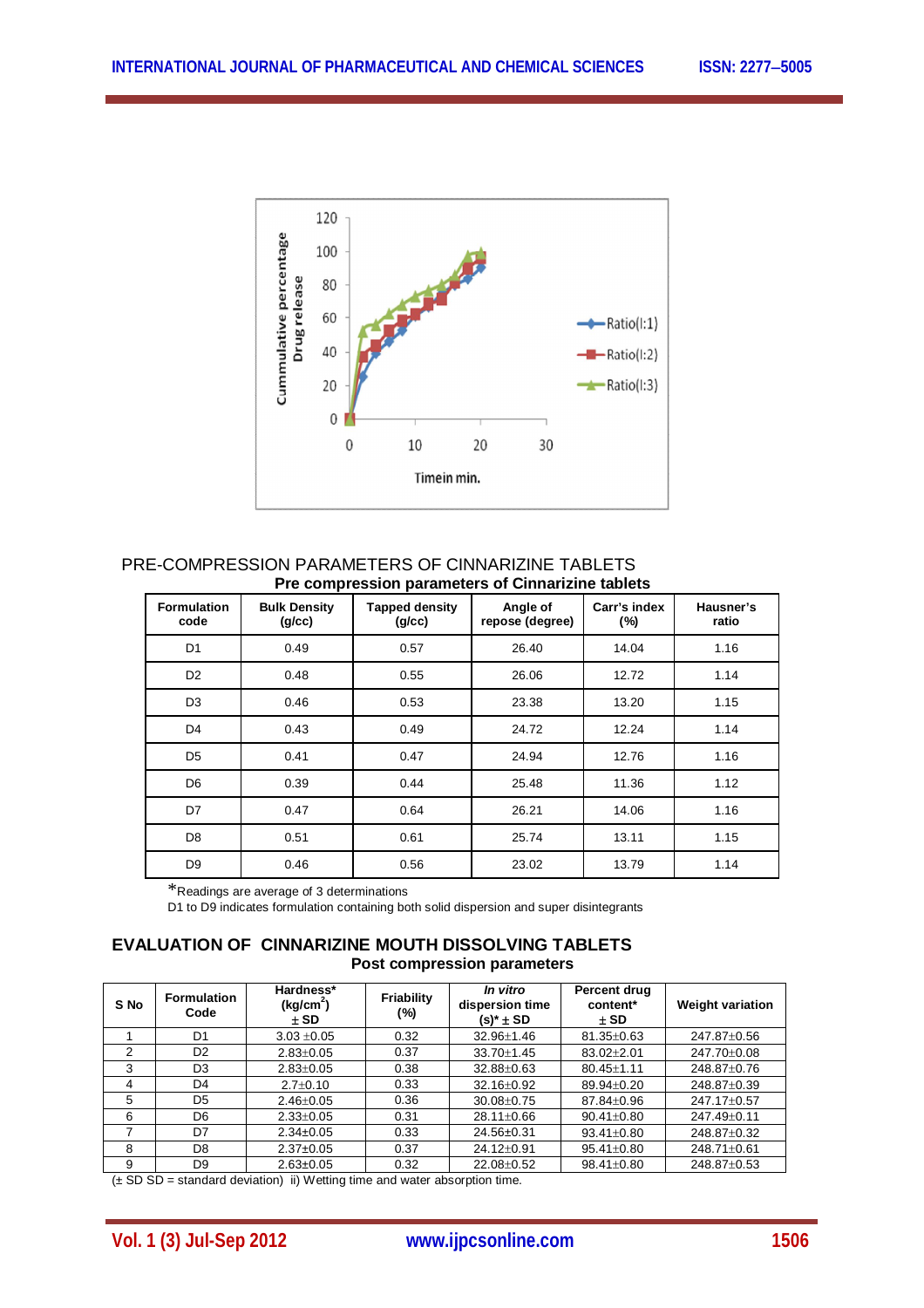| S No | <b>Formulation</b><br>code | Wetting time<br>Sec $(\pm SD)$ | <b>Water absorption</b><br>ratio % ( $\pm$ SD) |
|------|----------------------------|--------------------------------|------------------------------------------------|
|      | D1                         | 52.48±0.86                     | $59.33 \pm 2.89$                               |
| 2    | D <sub>2</sub>             | 54.15±0.38                     | $57.22 \pm 2.46$                               |
| 3    | D3                         | 51.86±0.30                     | $57.33 \pm 1.12$                               |
| 4    | D4                         | 54.69±0.49                     | $54.71 \pm 1.51$                               |
| 5    | D5                         | 56.54±0.21                     | 63.26±1.86                                     |
| 6    | D6                         | 57.47±0.26                     | $60.41 \pm 1.93$                               |
|      | D7                         | 52.33±0.26                     | 61.47±0.26                                     |
| 8    | D8                         | 51.67±0.71                     | 63.56±0.31                                     |
| 9    | D9                         | 47.47±0.56                     | 67.47±0.26                                     |

#### **Table 7.6: Data for wetting time and water absorption time of Cinnarizine tablets**

iii) In-Vitro Disintegration Time of Cinnarizine

| In-vitro disintegration data |  |  |
|------------------------------|--|--|
|                              |  |  |

| Formulation                                                       | ◡                     |       | ەد    | υ.          | Dθ                                                   | -                      | D٤              | DS    |
|-------------------------------------------------------------------|-----------------------|-------|-------|-------------|------------------------------------------------------|------------------------|-----------------|-------|
| 33.70<br>$\overline{\phantom{a}}$<br>time (sec)<br>Disintegration | 65<br>$\sim$<br>JJ.UJ | 32.81 | 30.33 | 29<br>29.65 | $\sim$<br><b>04</b><br><u>_ 1</u><br>$\cdot$ $\circ$ | າ⊏<br>$\sim$<br>ی کی ب | 23.59<br>$\sim$ | 22.08 |

| Table 7.11 : In Vitro dissolution data of formulations (D1-D9) |  |
|----------------------------------------------------------------|--|
|----------------------------------------------------------------|--|

| Time<br>(min) | D <sub>1</sub>   | D <sub>2</sub>   | D3               | D4               | D <sub>5</sub>   | D6               | D7               | D8               | D9               |
|---------------|------------------|------------------|------------------|------------------|------------------|------------------|------------------|------------------|------------------|
| 2             | $24.31 \pm 0.72$ | $28.33 \pm 1.16$ | $21.70 \pm 0.96$ | 26.94±0.91       | $28.33 \pm 1.16$ | $21.94 \pm 0.91$ | 23.70±0.96       | 23.70±0.96       | 26.94±0.91       |
| 4             | $29.14 \pm 0.68$ | $34.27 \pm 0.90$ | 27.55±0.68       | $32.47 \pm 1.12$ | $34.27 \pm 0.90$ | $30.47 \pm 1.12$ | 26.55±0.68       | 27.55±0.97       | $35.47 \pm 1.12$ |
| 6             | $33.72 \pm 0.85$ | $40.52 \pm 0.87$ | 32.86±0.85       | $38.31 \pm 0.67$ | $41.52 \pm 0.38$ | $36.31 \pm 0.17$ | 32.86±0.85       | 32.86±0.85       | $42.31 \pm 0.67$ |
| 8             | $39.47 \pm 0.97$ | $47.87 \pm 0.73$ | 38.06±0.93       | $45.05 \pm 0.80$ | $47.87 \pm 0.73$ | $45.05 \pm 0.08$ | 38.06±0.93       | $31.06 \pm 0.73$ | 48.05±0.80       |
| 10            | $45.93 \pm 0.63$ | $53.05 \pm 0.98$ | 44.83±0.97       | 52.18±0.76       | $51.05 \pm 0.81$ | $53.18 \pm 0.76$ | 44.83±0.97       | $49.83 \pm 0.37$ | 54.18±0.76       |
| 12            | $55.28 \pm 1.08$ | 66.49±1.07       | $53.63 \pm 1.37$ | $63.80 \pm 0.85$ | $61.49 \pm 1.07$ | 64.80±0.85       | $53.63 \pm 1.37$ | $63.63 \pm 1.37$ | 67.80±0.85       |
| 14            | 64.85±0.89       | 77.68±0.67       | $62.12 \pm 0.74$ | 74.52±0.59       | 74.68±0.67       | 72.52±0.59       | 62.12±0.74       | $67.12 \pm 0.74$ | 79.52±0.59       |
| 16            | 72.60±0.75       | 85.10±0.79       | 69.19±0.92       | 85.63±1.20       | 79.10±0.79       | $81.63 \pm 1.20$ | 69.19±0.92       | 73.19±0.92       | $90.63 \pm 1.20$ |
| 18            | 79.31±0.90       | $94.75 \pm 0.81$ | 78.27±0.98       | $91.70 \pm 0.94$ | $93.75 \pm 0.81$ | $93.70 \pm 0.94$ | 78.27±0.98       | 78.67±0.98       | 98.70±0.94       |
| 20            | $82.73 \pm 0.41$ | $97.54 \pm 0.11$ | $82.48 \pm 0.16$ | $93.65 \pm 0.48$ | $95.47 \pm 0.42$ | $95.35 \pm 0.75$ | $81.75 \pm 0.15$ | $81.34 \pm 0.38$ | $99.43 \pm 0.56$ |



**Fig. 7.13: graph showing dissolution data for D1- D9**

The in vitro dissolution study of all formulations (D1-D9) gives maximum drug release of 99.43% W/V for formulation D9 at the end of 20 min. all the formulations were within the limits for various post compression parameters like hardness,

friability, weight variation and drug content.

Here, D9 given less disintegration time and better drug release after 20 min.

Hence, D9 having Plantago Ovata as disintegrant was selected as the best formulation.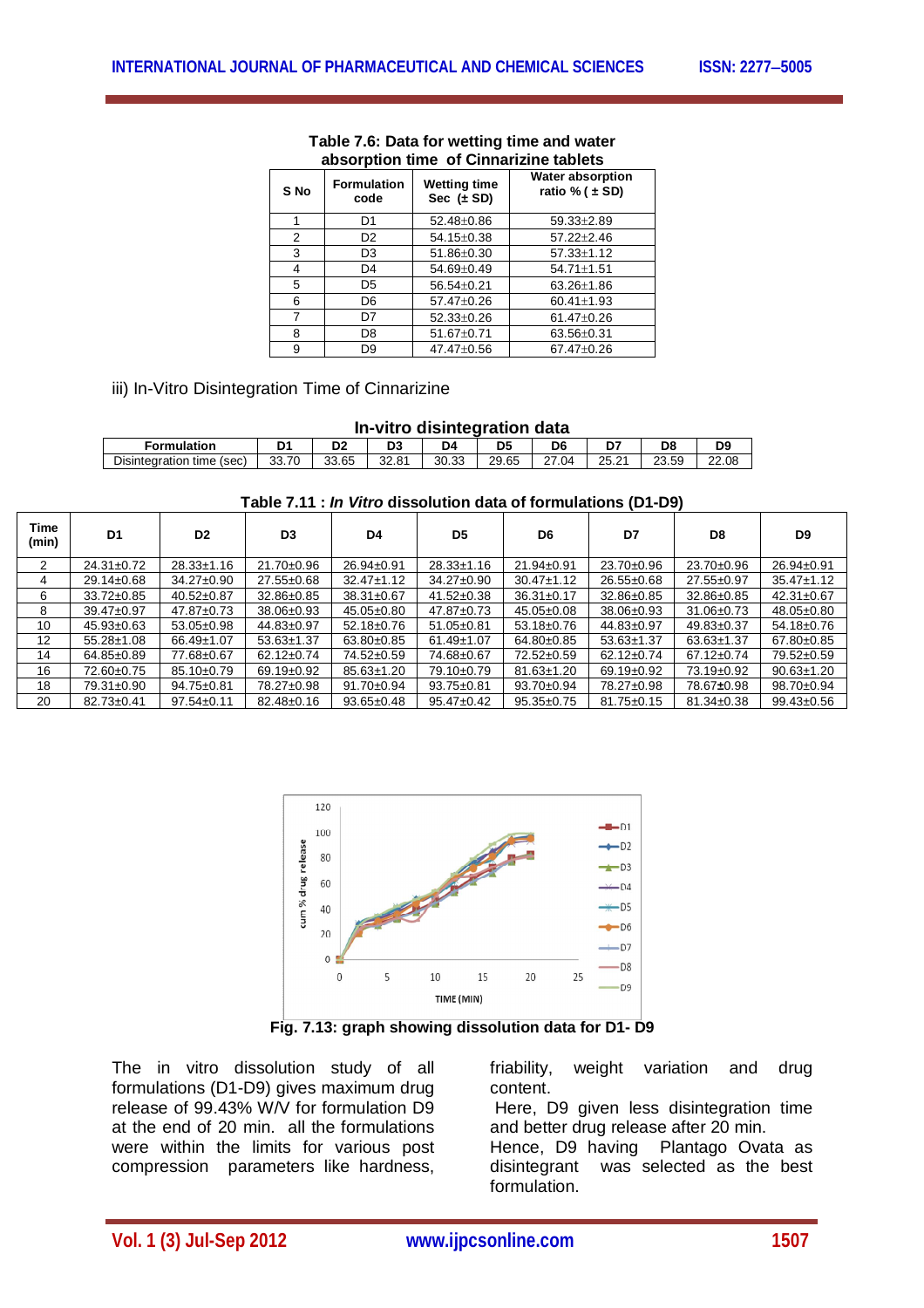## **7.8 STABILITY STUDY**

Optimized formulation D9 was subjected to stability studies 40  $\pm$  2 $^0$ C / 75  $\pm$  5% RH for 90 days. The product was evaluated for description, drug content and in vitro

disintegration time. Drug release studies were conducted as per the procedure.

| <b>Descriptions</b>               |                             |                                          |                                   |  |  |  |  |  |  |
|-----------------------------------|-----------------------------|------------------------------------------|-----------------------------------|--|--|--|--|--|--|
| <b>Storage condition</b>          | Taste<br><b>Observation</b> |                                          | inference                         |  |  |  |  |  |  |
|                                   | <b>Descriptions</b>         | No changes of colour in all formulations | Complies with stability condition |  |  |  |  |  |  |
| $40 \pm 2^{0}$ C / 75 $\pm$ 5% RH | <b>Descriptions</b>         | No changes of colour in all formulations | Complies with stability condition |  |  |  |  |  |  |

## **8. SUMMARY AND CONCLUSION**

Cinnarizine is a histamine  $H_1$ -receptor antagonist is the most frequently prescribed drug in treatment of motion sickness, vomiting, allergic reaction, vertigo and insomnia. Conventional Cinnarizine tablets available in market are not suitable where quick onset of action is required. To overcome these problems, there is a need to develop a rapidly disintegrating dosage form, particularly one that would rapidly disintegrate in saliva and could be administered without water anywhere anytime. No such mouth dissolving tablet of Cinnarizine is available in the market.

In the present work, Mouth dissolving tablets were prepared by Effervescent, Superdisintegrant addition and evaluated for disintegration time, hardness and friability.

The Mouth dissolving tablets of Cinnarizine were prepared by superdisintegrants addition method using agar ,gum karaya and plantago ovate in different concentration like 4%, 6% and 10%. There are total nine formulations were prepared and evaluated for Weight variation, Thickness, Friability, Hardness, Disintegration time, Wetting time, Assay and In-vitro dissolution study.

The results of all formulations for Weight variation, Friability, Hardness and Assay were found to be within the IP limit and no significant variation. The Dispersion time for all formulations was found to be 22 to 33.70 seconds and wetting time was between 47.47 to 56.54 seconds. Based on the In-vitro dissolution studies, it was found that the drug release for all the formulations were within 30 minutes.

Formulation D9 containing plantago ovata in concentration of 10% showed minimum disintegration time, wetting time as compare to other formulations. Dissolution studies conclude that the total drug was released within 6 minutes. The results shown that disintegration time was increased in the following manners

## **Plantago Ovata < Gum Karaya < Agar**.

The stability studies were performed for formulation D9 as per I.C.H guidelines, for its in-vitro disintegration time, wetting time and in-vitro drug release pattern. The formulation showed no significant variations for the above mentioned parameters and it was stable for the specified time period.

It was concluded that the mouth dissolving tablet of Cinnarizine can be formulated by superdisintegrant addition technique using Plantago ovate, Gum Karaya and agar in different concentrations.

## **REFERENCES**

- 1) Brahmankar DM and Jaiswal SB. Biopharmaceutics & Pharmaceutics, First Edition, 1995;335.
- 2) Howard C Ansel, Nicholas G Popvich and Loyd V. Allen, Pharmaceutical Dosage Forms and Drug Delivery System, First Edition, 1995;78.
- 3) Biradar SS, Bhagavati ST and Kuppasad IJ. Fast Dissolving Drug Delivery Systems: A Brief Overview. Internet J Pharmacology. 2006;4(2).
- 4) Kuccherkar BS, Badhan AC and Mahajan HS. Mouth dissolving